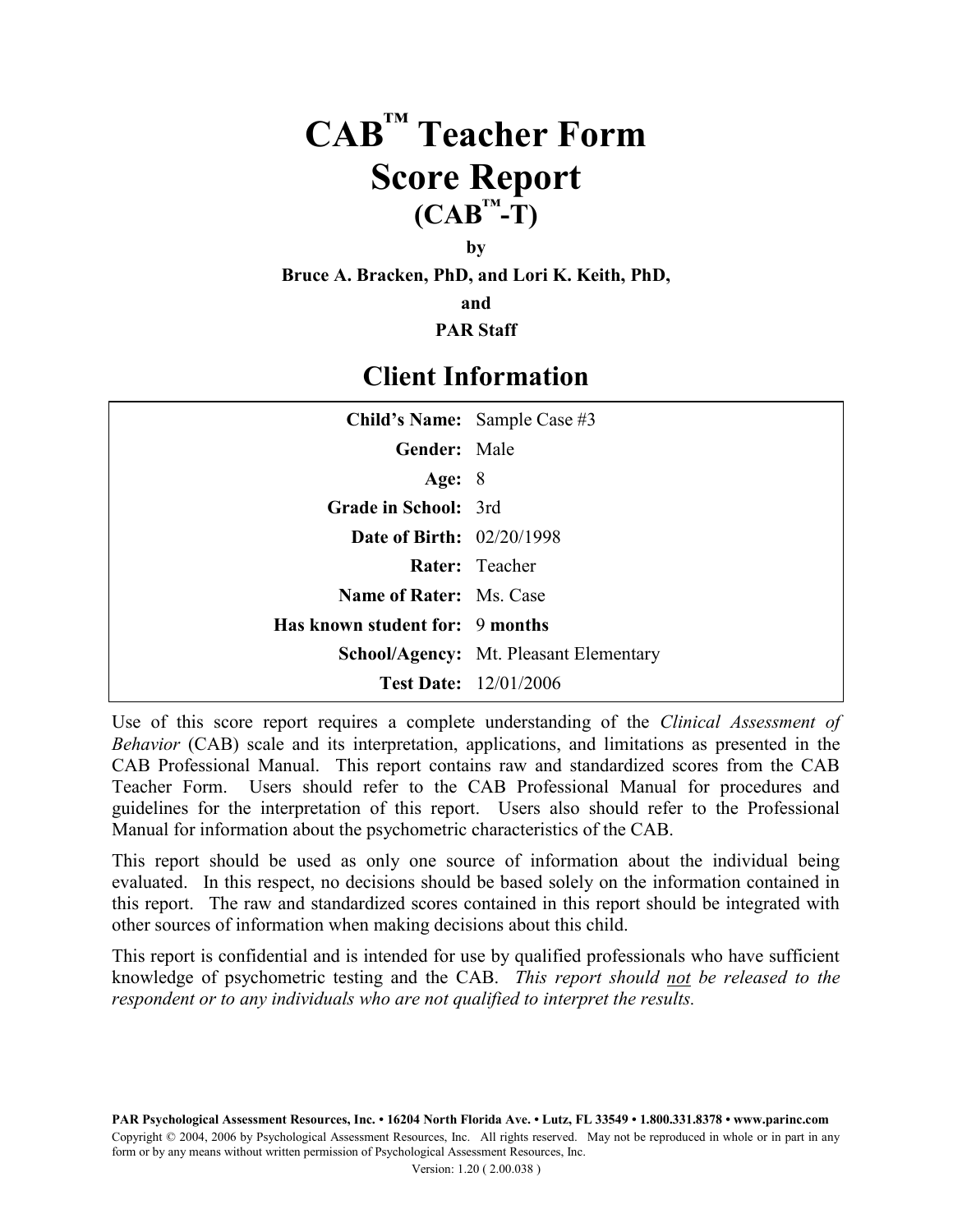#### **Scale Raw score** *T s***core %ile rank 90% C. I. Qualitative classification** *Clinical scale* Internalizing Behaviors *(INT)*  $\begin{array}{|c|c|c|c|c|} \hline 48 & 58 & 78 & 53 & -63 \end{array}$  Normal range Externalizing Behaviors *(EXT)* 41 49 46 47 - 51 Normal range *Adaptive scale* Social Skills *(SOC)* 71 39 13 36 - 42 Mild AW Competence *(COM)* 77 33 4 30 - 36 Mild AW *CAB Behavioral Index (CBI)* 237 57 76 55 - 59 Normal range **Cluster Raw score** *T s***core %ile rank 90% C. I. Qualitative classification** *Clinical cluster* Anxiety *(ANX)*  $\begin{array}{|c|c|c|c|c|c|} \hline \end{array}$  41 63 91 58 - 68 Mild CR Depression *(DEP)* 56 62 89 58 - 66 Mild CR Anger *(ANG)* 28 53 62 49 - 57 Normal range Aggression *(AGG)* 35 53 61 50 - 56 Normal range Bullying *(BUL)*  $\begin{array}{|c|c|c|c|c|c|} \hline \end{array}$  55 53 64 50 - 56 Normal range Conduct Problems *(CP)* 20 51 54 48 - 54 Normal range Attention-Deficit/Hyperactivity *(ADH)* 72 56 72 53 - 59 Normal range Autistic Spectrum Behaviors *(ASB)*  $\begin{array}{|c|c|c|c|c|} \hline 42 & 54 & 66 & 50 - 58 & \hline \end{array}$  Normal range Learning Disability *(LD)* 55 59 82 55 - 63 Normal range Mental Retardation *(MR)*  $\begin{array}{|c|c|c|c|c|c|c|} \hline 57 & 73 & 99 & 69 - 77 & \hline \end{array}$  Significant CR *Adaptive cluster* Executive Function *(EF)*  $\begin{array}{|c|c|c|c|c|} \hline 53 & 38 & 12 & 34-42 & \hline \end{array}$  Mild AW Gifted and Talented *(GAT)* 29 33 4 30 - 36 Mild AW

### **CAB-T Score Summary**

*Note.* CR = Clinical Risk

AW = Adaptive Weakness

#### **Respondent Veracity Scale**

| Number of clinical cluster scores $\geq 70$ | <b>Profile classification</b> |
|---------------------------------------------|-------------------------------|
|                                             | Typical cluster profiles      |
| Number of clinical cluster scores $\leq 30$ | Profile classification        |
|                                             | Typical cluster profiles      |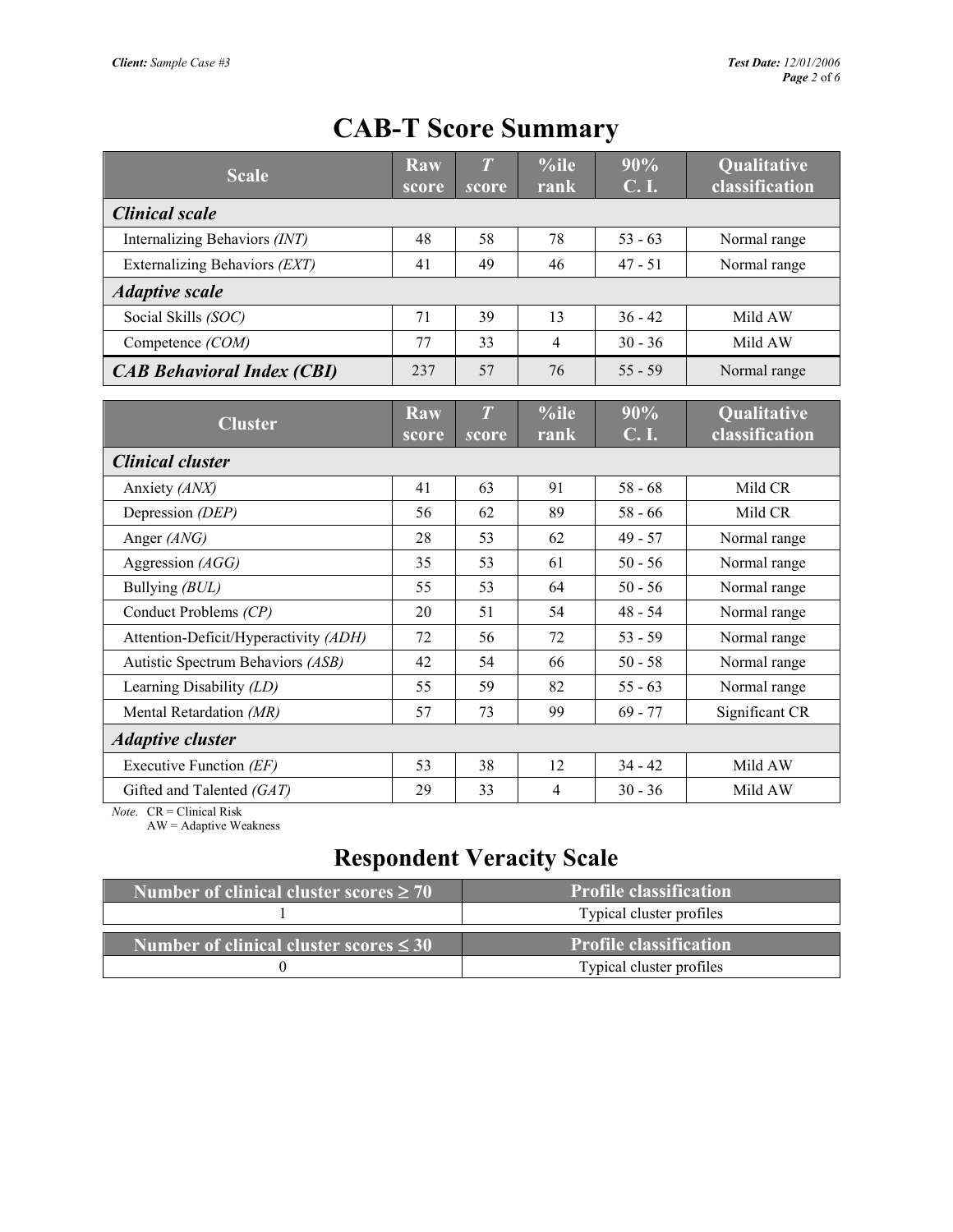## **Emotional Disturbance and Social Maladjustment Scales**

| <b>Scale</b>                      | Raw<br>score | $\overline{I}$<br>score | <b>Qualitative</b><br><b>Classification</b> | T score<br><b>Difference</b> |
|-----------------------------------|--------------|-------------------------|---------------------------------------------|------------------------------|
| Emotional Disturbance <i>(ED)</i> | 54           | 64                      | Mild CR                                     |                              |
| Social Maladjustment (SM)         | 69           | 50                      | Normal range                                | 14                           |

*Note.* CR = Clinical Risk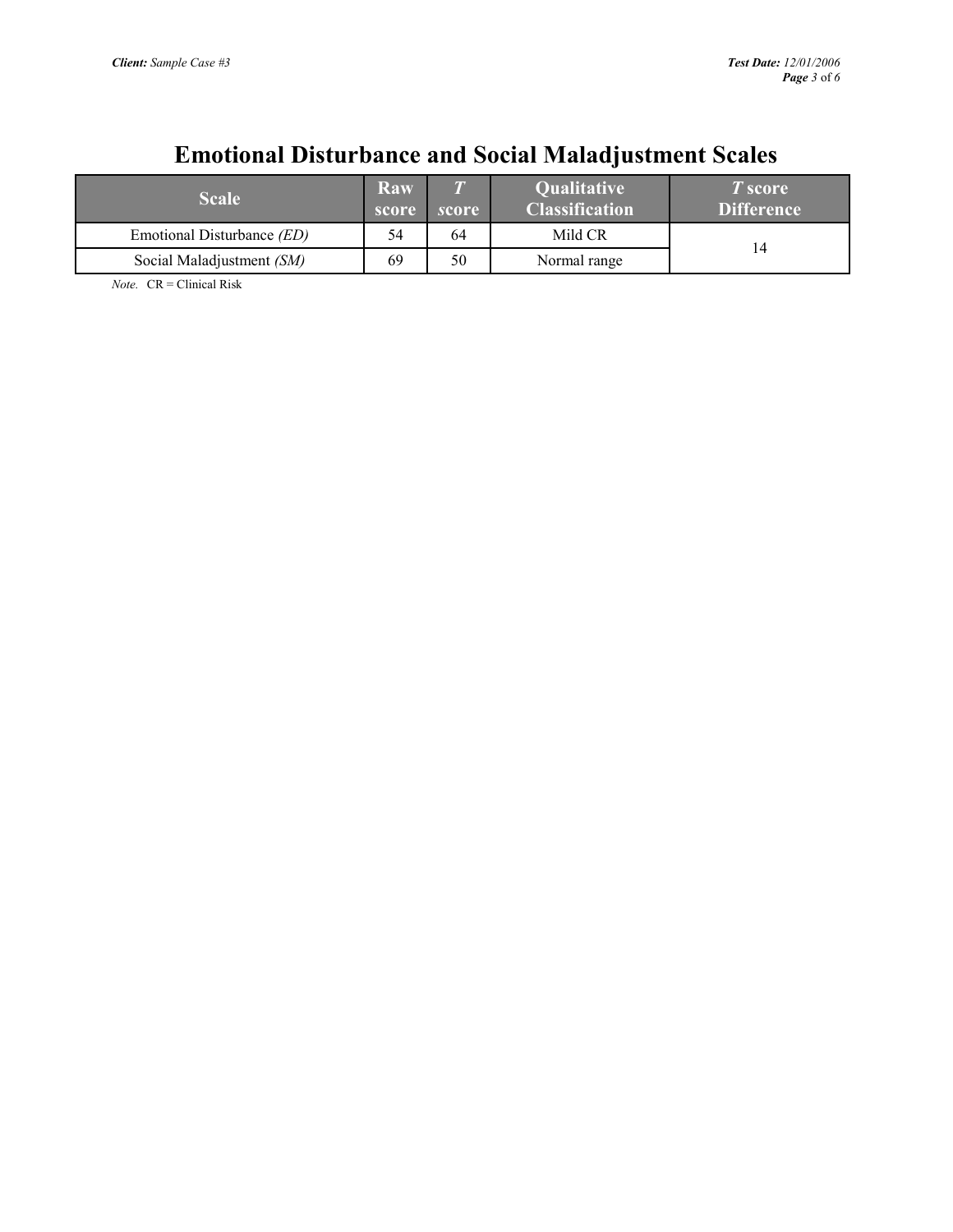

## **CAB-T** *T-***Score Profile**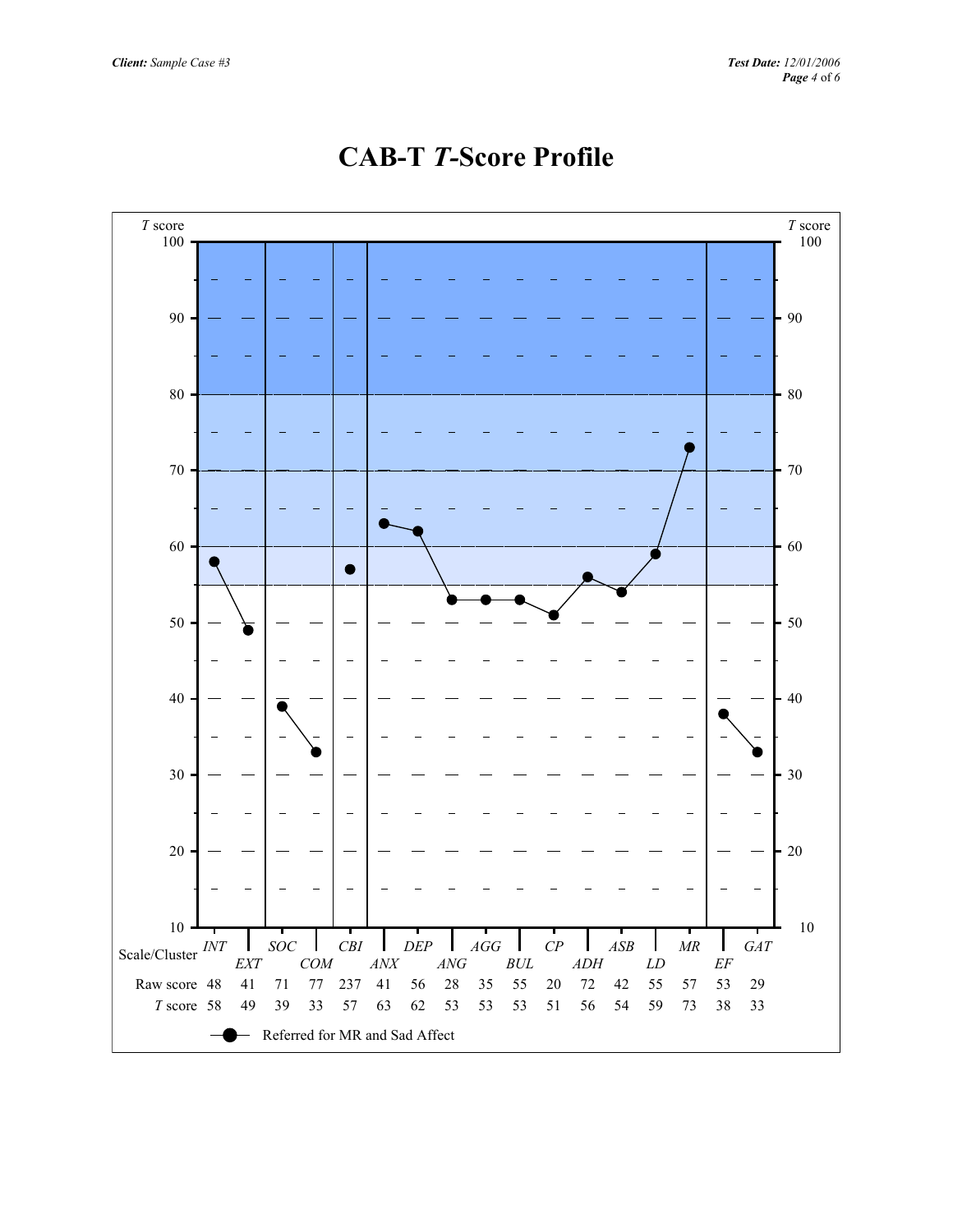

## **CAB-T Percentile Profile**